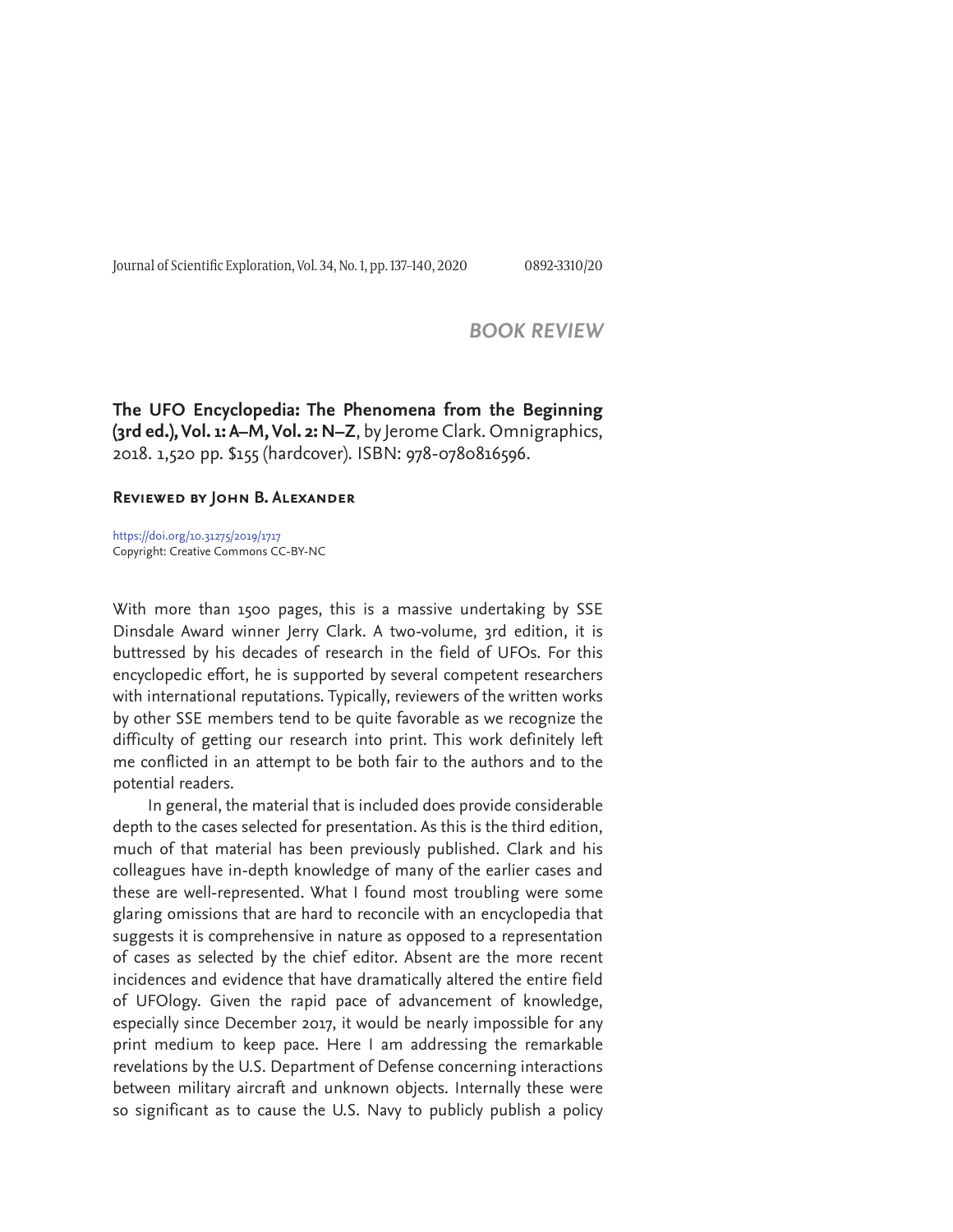138 Book Review

position acknowledging these events were occurring (frequently).

However, it is more than the events of just the past two years that are omitted or downplayed. As a prime example, Phil Corso is not mentioned. In 1997 U.S. Army Lt. Col. Corso's book, *The Day After Roswell,* became an international phenomenon. It dominated much of the conversation in the field. Whether one agrees with Corso or not is irrelevant. His book sold more than any other UFO publication by a great margin and he had significant impact on the field. Thus, both Corso and his book should deserve serious consideration.

The Bentwaters case (also known as Rendlesham Forest) is relegated to a single paragraph in a segment concerning radiation. It is my belief that this case, with more than 60 credible witnesses, many from the U.S. Air Force and in the Personnel Reliability Program (PRP), is one of the best on record. In addition to high-quality eyewitness reports, there was substantial physical evidence recovered including casts of the landing prints and radiation measurements well above background for that area. In addition, radar records have recently been found substantiating some of the claims made by Air Force personnel. Notably, while several incidents occurred near the Bentwaters base in December 1980, on one of those nights the Cash–Landrum exposure took place thousands of miles away in Texas. Appropriately, the Cash– Landrum case is covered in fair detail in the book but the USAF/RAF case is not. Interestingly, both cases involved exposure to radiation.

Also conspicuously missing is Steven Greer. While I totally abhor his work in the field and find his egocentric, while personally financially lucrative, efforts a significant detriment, nonetheless he has had a substantial impact. It should be noted that Clark did choose to take on a number of such negative enterprises, including the infamous Billie Meier episode. There are nearly 17 pages devoted to the topic of hoaxes. To his credit, many of them are called out.

Surprisingly, the bibliography and index, though extensive (about 170 pages) are hit-and-miss. Some people who are annotated in a single reference are included. Others, including me, are in the text but not listed in the index. How people and topics were chosen to be included is unclear. As an example, there is an article about David Jacobs who is well-known for his abduction conspiracy theories and the alleged presence of evil aliens. In that segment there is a single reference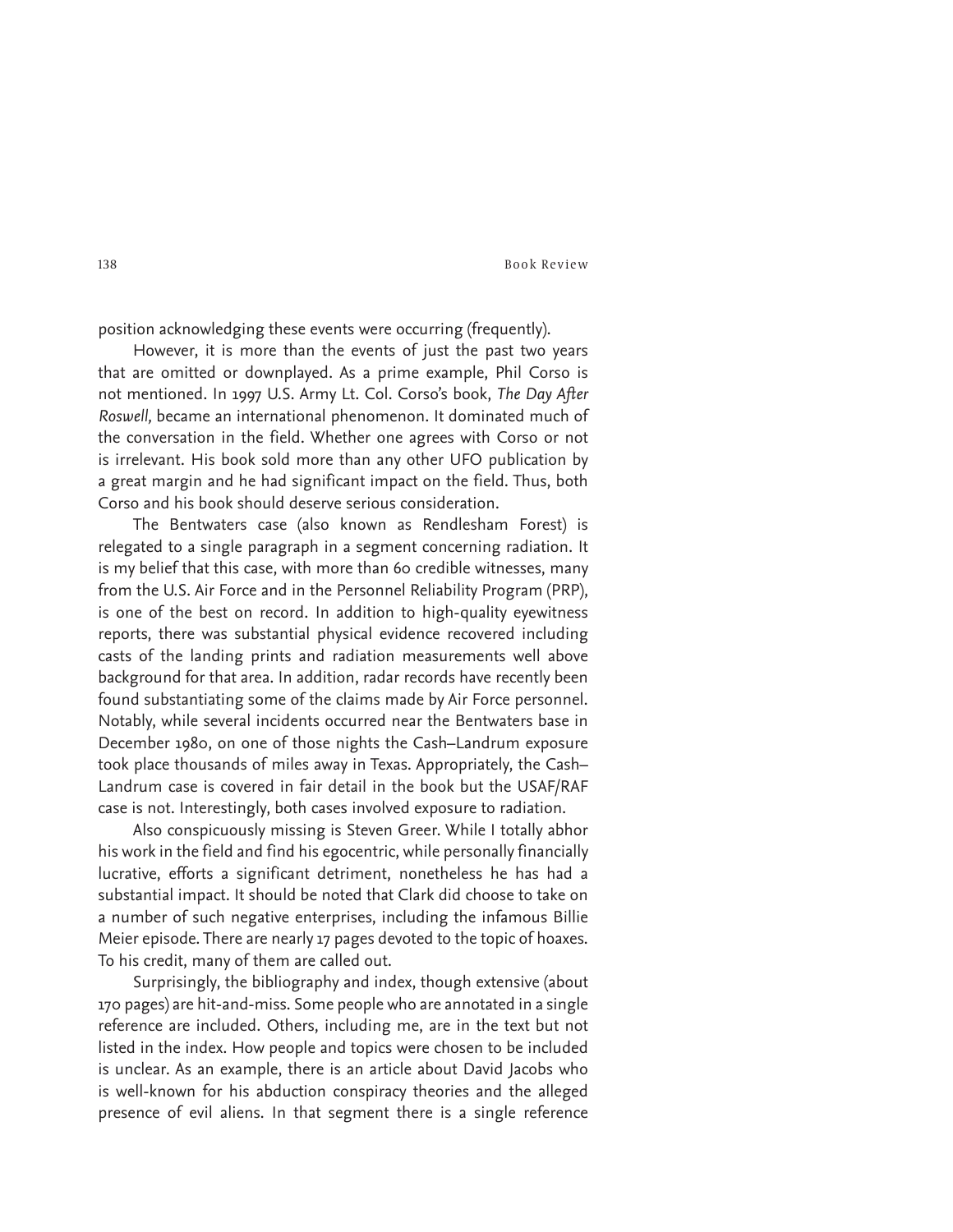Book Review 139

to Ron Westrum who is a highly respected researcher who has studied these topics for decades.

Other well-known researchers are either not mentioned or relegated to minor footnotes. As an example, Lee Spiegel has been associated with the field for decades. Of historic importance, it was Spiegel who organized the welldocumented meeting that took place at the United Nations in July 1978. It was Allen Hynek who sent him to North Carolina where he had his own significant



experience while accompanied by local law enforcement. Not only was that case not covered, but Spiegel was the principal *Huffington Post* reporter covering the field for several years and was instrumental in dissemination of UFO information to a very large audience. Filmmaker James Fox who produced groundbreaking movies including *I Know What I Saw*, and *Out of the Blue* is neither mentioned nor referenced. The International UFO Congress, which for more than the past decade has hosted most of the largest UFO conferences in the United States, is missing, as is Alejandro Rojas, the current coordinator and owner. That, despite the fact that Rojas has been publishing UFO information online in *Open Minds* almost daily for the past decade.

Strangely, the very significant Phoenix Lights case is represented by Brazilian Thiago Luiz Ticchetti and American folklorist Thomas Bullard. Both are competent researchers; however, the main person who has reported on the case with both books and a movie, Lynne Kitei, M.D., is relegated to a single reference. Another missing topic is that of large, triangular UFOs which have been publicly addressed in many fora. Dave Marler, who wrote the definitive book on the topic, *Triangular*